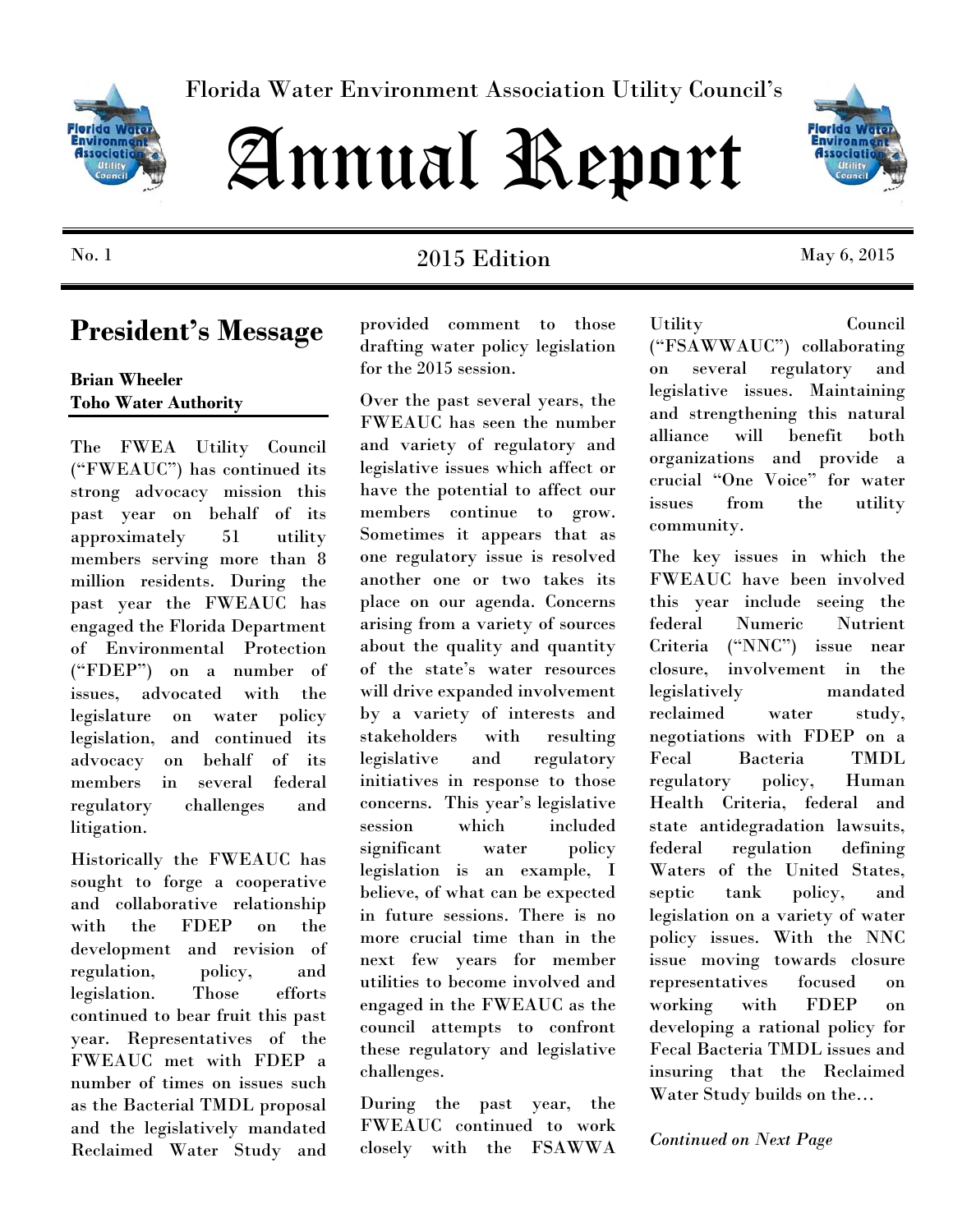## **President's Message**

### **Brian Wheeler Toho Water Authority**

#### *Continued from Previous Page*

policy and regulatory achievements of the FWEAUC instead of the reverse. Water policy legislation, particularly related to springs protection, has also been a priority of the FWEAUC for its potential to negatively impact a number of the FWEAUC members. There is more detail on each of these issues and the related efforts and accomplishments of the FWEAUC in the following report.

## **Numeric Nutrient Criteria**

#### **David Childs Hopping Green & Sams, P.A.**

On October 27, 2014, EPA's withdrawal of its federal numeric nutrient criteria rules became effective. This withdrawal paved the way for FDEP's numeric nutrient criteria standards, which went into effect on the same day.

In order to prepare for the implementation of FDEP's rules, the FWEAUC held a Numeric Nutrient Criteria Implementation Workshop on July 11, 2014. The workshop was designed specifically for wastewater utilities interested in learning more about the implementation of numeric nutrient criteria. Drew Bartlett, Rod Reardon, Russ Frydenborg, and other subject matter experts and industry leaders educated utility representatives on how FDEP's nutrient criteria rule will be implemented and what needs to be done to prepare.

While FWEAUC members prepared to comply with FDEP's new rules, the Florida Wildlife

The keynote speaker for our Annual Meeting this year on May 6, 2015 is Mr. Craig Varn, Special Counsel on Water Policy and Legal Affairs for FDEP. In addition to his J.D. from Florida State University College of Law, Mr. Varn has a Civil Engineering degree from the University of Florida. He worked in the engineering field on stormwater management facilities, drainage systems and support structures before spending more than fourteen years as an attorney in the private sector focusing on growth management, environmental and local government issues. Mr. Varn will discuss FDEP water and

wastewater policy and regulatory directions.

This past year has been an active and eventful year for the FWEAUC as you will see from the highlights on the following pages. Water policy issues addressing both quantity and quality will be topics of concern and action for the public, regulatory agencies, and the legislature in the years to come. Developing and maintaining an engaged and unified FWEAUC will be key to making our voices heard in the coming debates. Thank you for your support and involvement for the past year and I ask you to continue that support in the coming year.

Federation's appeal of the federal court order amending the consent decree continued to trudge forward. The appeal focuses on whether it was appropriate for the district court in Tallahassee to approve EPA's request to modify the consent decree to allow for FDEP's nutrient criteria rules to supplant the decree's federal rulemaking requirements. The district court ruled that Florida's development, and EPA's approval, of state numeric nutrient criteria justified the requested modification of the consent decree and is consistent with the Clean Water Act mandate that the states retain primary responsibility for setting water quality standards.

Over the past year, the EPA, the Florida Attorney General, the FWEAUC, and the Florida Electric Power Coordinating Group Environmental Committee defended the amendment to the decree. Oral arguments on the appeal took place in January 2015, and we are awaiting a ruling from 11th Circuit Court of Appeals. While we are optimistic that the appellate court will uphold the decision, it is possible that the 11th Circuit will remand the case back to the district court for further proceedings.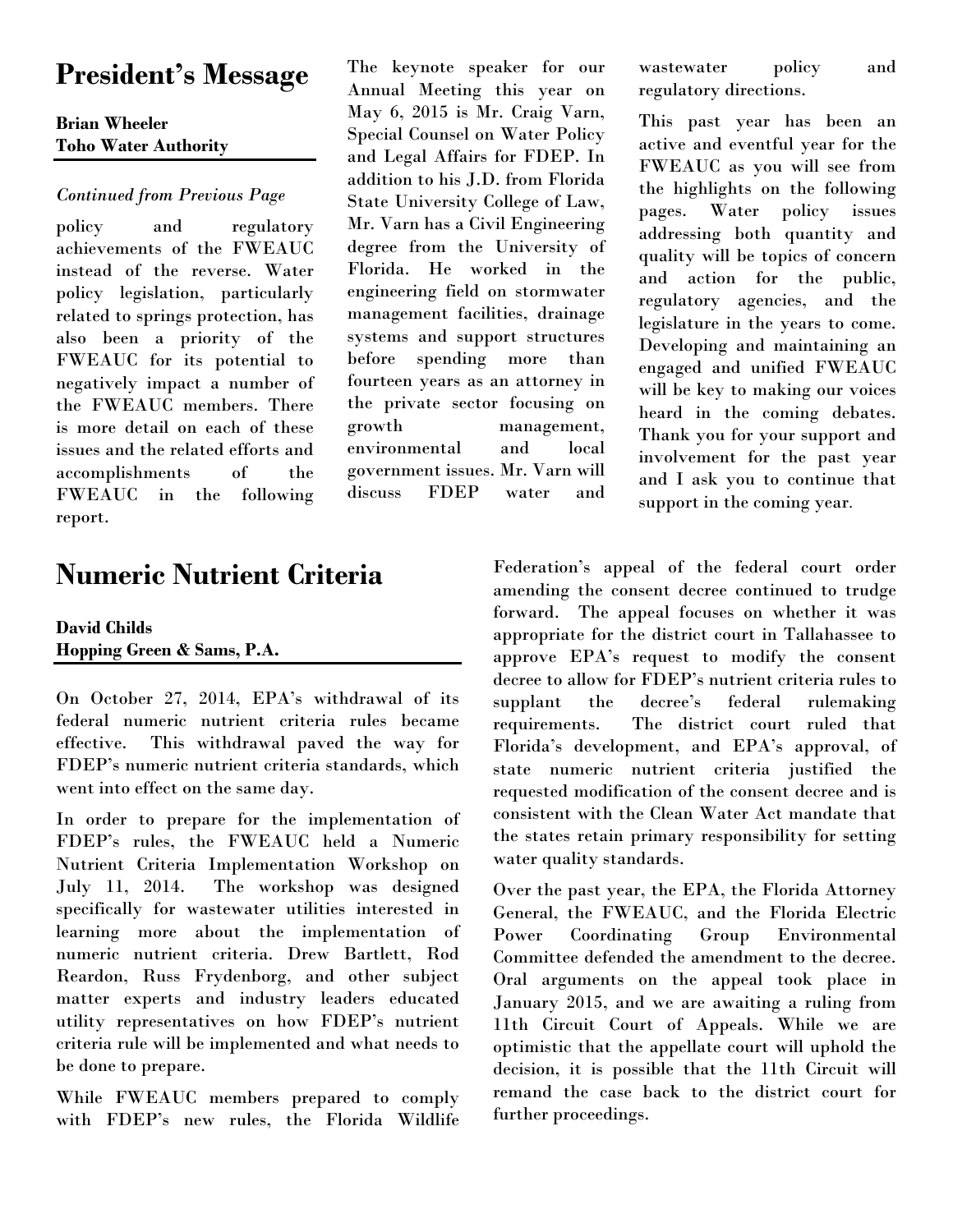## **NACWA Coordination**

**Suzanne Goss JEA** 

The FWEAUC maintains a relationship with the National Association of Clean Water Agencies ("NACWA"), a group that is involved in all facets of water quality protection and viewed as a key stakeholder in both the federal legislative and regulatory arenas. NACWA has established credible, collaborative relationships with members of Congress, Presidential administrations and the EPA that have benefited such groups as the FWEAUC. Brian L. Wheeler of Toho Water Authority has been serving as the FWEAUC's NACWA liaison.

Recent years have reflected heightened involvement in a broadening array of environmental laws and regulations that include the entire scope of ecosystem issues encompassed under the "umbrella" of watershed management. NACWA continues to pursue every opportunity to develop and implement scientifically-based, technically-sound and cost-effective environmental programs, focusing on several key issue areas, which not only focus on the individual issues, but explore them more broadly in order to find more holistic solutions. Key issues include:

- 1) Water Quality Standards and Criteria supports that each community must make the decisions that are right for its citizens; that a national, holistic strategy that fairly and equitably takes into account the various sources of contaminants and seeks to find sound and reasonable approaches to deal with them.
- 2) Operations and Wet Weather advocates for responsible policies relating to issues such as sewer

overflows, land application of biosolids, and other activities aimed at protecting wastewater treatment processes and the environment from industrial and commercial pollutants that enable utilities to best serve their community, while continuing to improve the environment.

- 3) Utility and Resource Management seeks new approaches to assessing affordability and community financial capability limits that incorporates sound economic principles and encourages flexibility and innovation towards meeting the goals of the Clean Water Act in a sustainable manner. Continues to work with Congress and the EPA to ensure they have access to and understand critical utility investment information that cities and communities nationwide need to repair, replace, rehabilitate and build new infrastructure to comply with increasingly complex regulations and to protect public health and safeguard the environment.
- 4) 21st Century Challenges committed to making sure the array of Water Resources Utility of the Future issues whether related to energy production, water reuse, green infrastructure, climate impacts or watershed-based approaches - are priorities with Congress, the Administration and other key stakeholders going forward.

Some of the successes this past year included: 1) Water Resources Reform and Development Act, and its invaluable extension of Clean Water State Revolving Fund loan repayment up to 30…

*Continued on Next Page*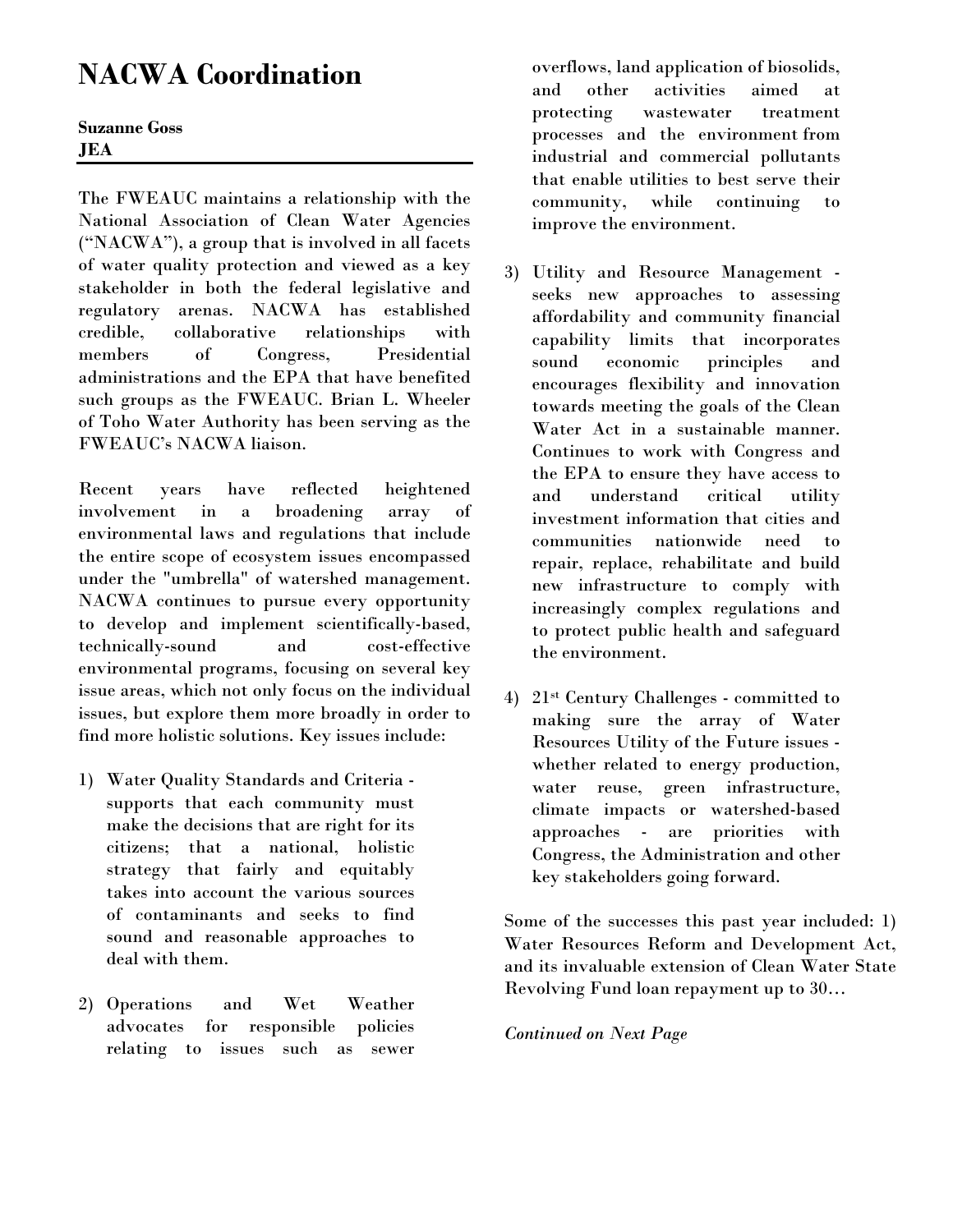## **NACWA Coordination**

**Suzanne Goss JEA** 

#### *Continued from Previous Page*

years; 2) the new Farm Bill, which maintained water quality and agricultural nutrient management provisions and established a Regional Conservation Partnership Program; 3) a new Consent Decree Handbook and e-Library offering the most comprehensive collection of municipal wet weather consent decrees and

## **UIC/ASR**

#### **Eric Olsen Hopping Green & Sams**

The potential release of arsenic in underground formations resulting from injected water (although the injected water does not contain arsenic above the drinking water standard) has historically created Underground Injection Control ("UIC") permitting problems for ASR systems in Florida. Starting in 2011, FDEP began working with EPA to modify the interpretation of the UIC criteria and groundwater quality criteria to employ a non-endangerment approach relying on institutional controls. EPA Region IV officially recognized this approach in 2013 with a letter to FDEP. Beginning in 2013, FDEP has implemented this approach by issuing water quality criteria exemptions for arsenic exceeding the drinking water quality standard where such exceedance did not endanger any existing or potential use of groundwater as a drinking water source.

FDEP's application of this new non-endangerment UIC permitting criteria interpretation has facilitated the issuance of a number of UIC permits for ASR systems allowing utilities to implement cost-effective, drought proof, and flexible water storage systems to help provide sustainable water supply sources. Examples of this include the Peace River Manasota River Water Supply Authority (surface water storage), Destin Water Users Group (reclaimed water storage), and City of Tampa. In February 2014, FDEP issued a water quality criteria exemption from the Class G-II ground water standard for total coliform bacteria to the City of West Palm Beach to allow issuance of an UIC permit for

enforcement orders available anywhere; 4) the '*war on wipes*', which resulted in a '*Toilets Are Not Trashcans!*' campaign; and 5) the 2nd annual *Water Week 2015*, which included the *National Water Policy Forum, Fly-In, & Expo*.

The FWEAUC receives NACWA's Clean Water Exchange (and Action Alerts) at no cost. This communication tool, designed to keep members of state and regional clean water organizations informed of critical national issues, provides opportunities for our members to stay engaged and to have their voice heard in Washington, DC.

> surface water storage demonstrating an effort to expand this non-endangerment approach to constituents other than arsenic. FDEP has also employed this approach to issue UIC permits for aquifer recharge systems.

> The FWEAUC has assisted and supported FDEP in support of this new approach. Continued implementation and expansion of this approach will provide utilities with another costeffective tool for meeting water supply needs at a time when limitations are being placed on the continued or expanded use of traditional groundwater sources. FDEP staff report that EPA Region IV is developing a second UIC permitting guidance letter for reclaimed water ASR systems. The FWEAUC will continue to monitor the implementation and expansion of this new ASR UIC permitting approach.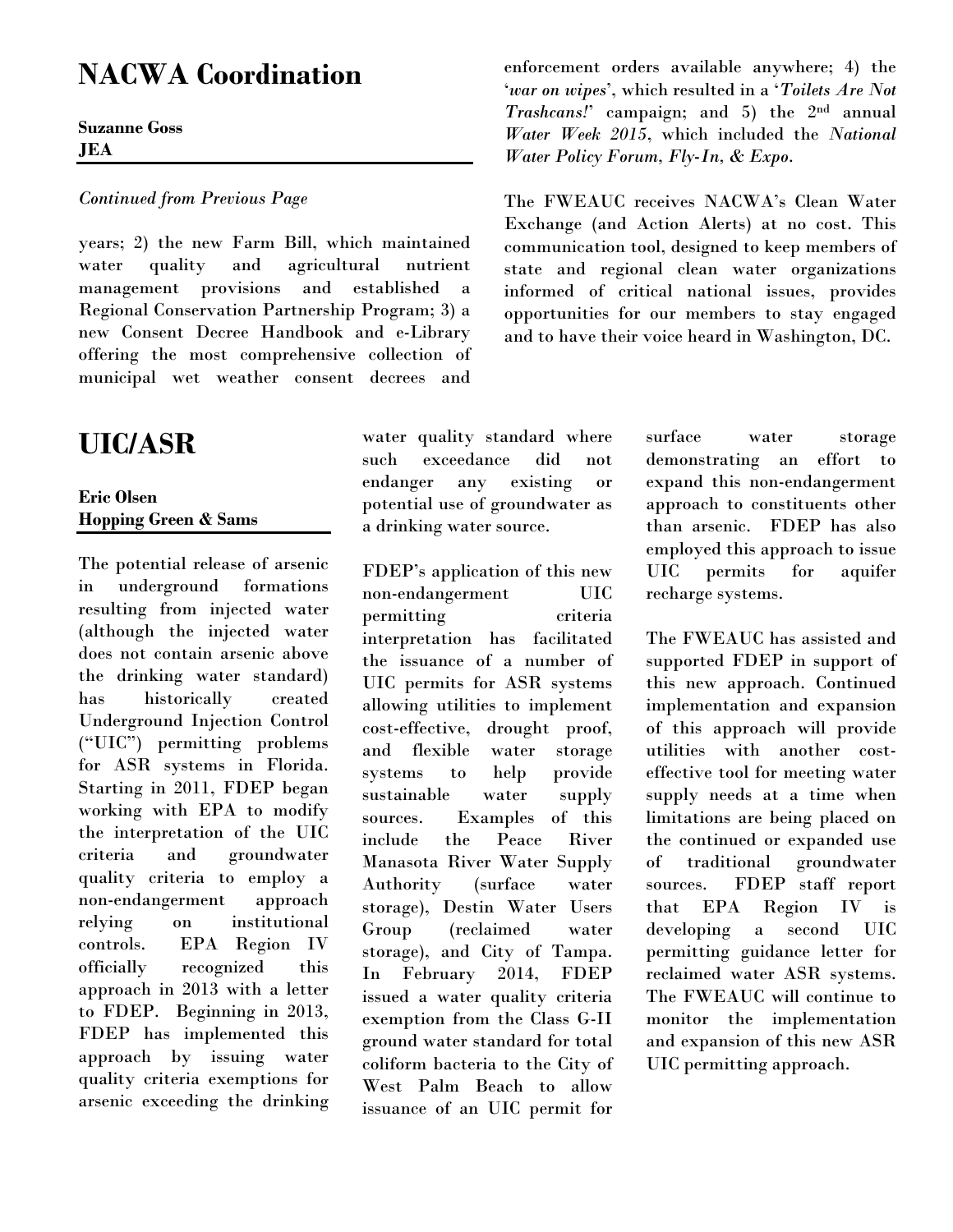## **Waters of the United States**

### **Chris Pettit Palm Beach County**

On April 24, 2014, the EPA and United States Army Corps of Engineers published a proposed rule that purported to "clarify" the definition of "Waters of the United States" ("WOTUS") under the Clean Water Act. WOTUS, as defined under the Clean Water Act, dictates those areas over which the EPA and US Army Corps exercise jurisdiction for regulatory processes under the Clean Water Act, including the requirement of National Pollutant Discharge Elimination System (NPDES) Permits under Section 402 and "dredge and fill" permits under Section 404 of the Clean Water Act. EPA claims that the rulemaking is necessary to address ambiguity that has arisen from Supreme Court's decision in *Rapanos v. U.S.*  547 U.S. 715 (2006), which provided two separate jurisdictional tests under the Clean Water Act as a result of a split plurality decision. EPA and the Corps have stated that the focus of the agencies' proposed rule is to interpret and apply the "significant nexus" test established in Justice Kennedy's opinion in *Rapanos*, "based consistently on the law and science." The public comment period for the proposed rule closed on Nov. 14, 2014 and resulted in over 1 million comments on the proposed rule language.

The text of the proposed rule made several significant changes to the definition of WOTUS, including the utilization of the new terms and definitions of "tributary," "uplands," "significant nexus," "floodplains," and "neighboring" that arguably expanded the previous extent of jurisdiction under the rule. Stakeholders raised significant concerns regarding the impact of the proposed rule amendments in several areas, including:

‐ The EPA's use of the 1986 WOTUS regulations as a regulatory baseline instead of utilization of the guidance documents and legal precedent that had developed since the promulgation of those regulations.

‐ Confusion over the definition of "tributary," which could arguably include any stormwater or roadside ditch that "contributes flow" to a WOTUS.

‐ Given the relatively flat topography of Florida, the definition of "adjacent waters" as "bordering, contiguous or neighboring", and allowing for "neighboring" to include waters located in a floodplain or having a subsurface connection to WOTUS could arguably include most of the state.

That the definition of "significant nexus" created a case-by-case jurisdictional determination that would not "clarify" existing regulations and would instead create a process that would result in unbridled discretion being exercised by EPA staff.

Although the federal agencies were purportedly "clarifying" the existing regulations, no clarification was being provided regarding well established exemptions for traditional agricultural practices, waste treatment exemptions and features that had not consistently been subjected to regulatory authority, such as manmade tributaries and ditches.

Stakeholders in Florida provided significant comments to the proposed rule, noting that stormwater systems that had been previously permitted under state or federal law and that were not considered "waters of the state" would be considered WOTUS, thereby creating regulatory confusion regarding the applicability of water quality standards and sowing confusion through the regulatory process. Additionally, the FWEAUC and impacted stakeholders raised concerns regarding the impacts of the proposed rule on reclaimed water systems and many of the innovative reuse infrastructure projects being undertaken that benefit Florida's water resources.

The federal agencies have transmitted the final rule to the Office of Management and Budget for final vetting prior to publication in the Federal…

#### *Continued on Next Page*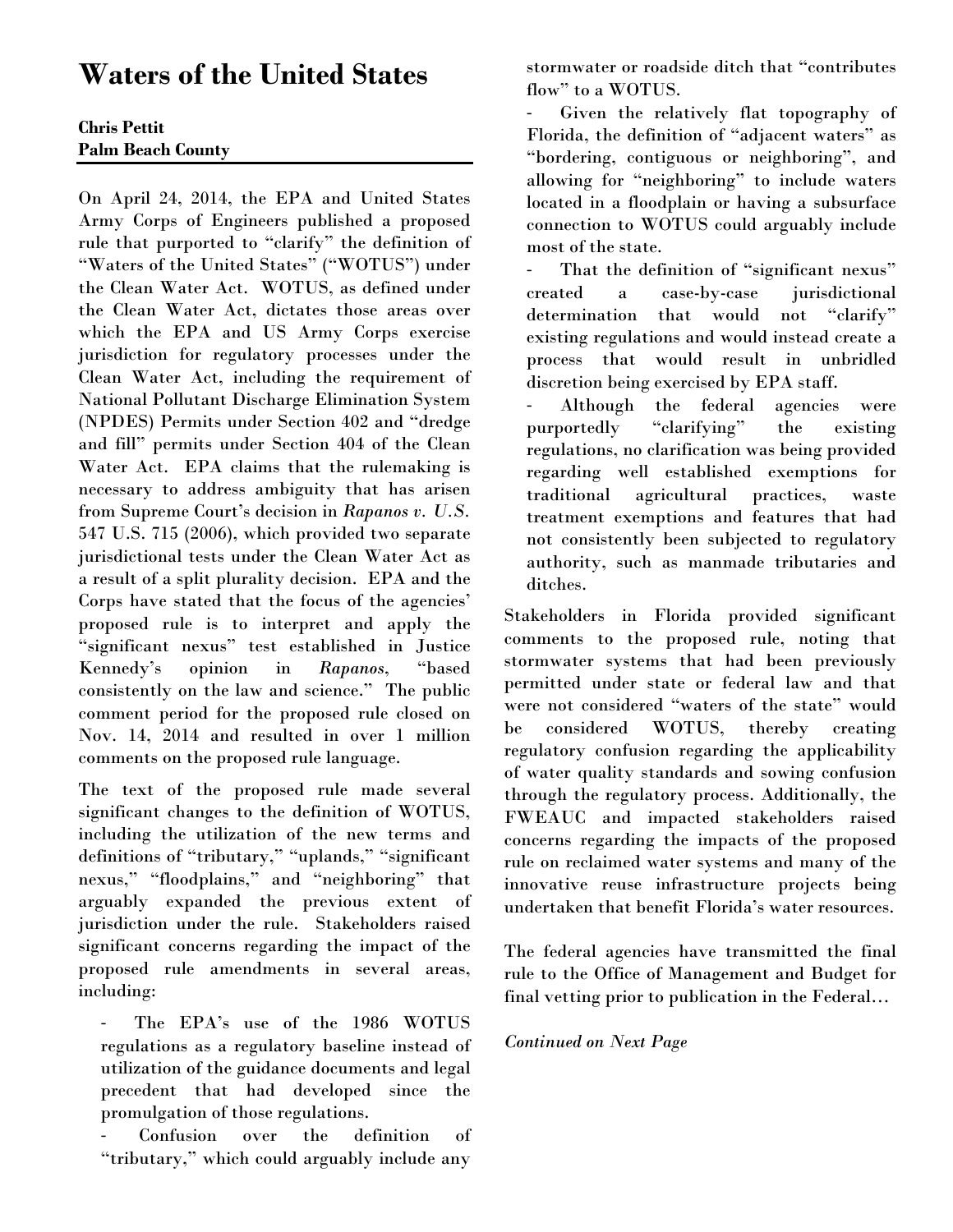## **Waters of the United States**

#### **Chris Pettit Palm Beach County**

#### *Continued from Previous Page*

Register. Committee hearings have been held in both the US House of Representatives and the US Senate to vet the rulemaking process, raise concerns with the WOTUS rule and to encourage the federal agencies to provide for the submittal

## **Antidegradation**

#### **David Childs Hopping Green & Sams**

It was a busy year for litigation concerning one of the more esoteric features of the Clean Water Act, the "antidegradation policy," which can be generally described as a water quality standard designed to prevent declines in water quality of surface waters. In the Middle District Court of Florida, a lawsuit was filed -- and then settled -- between EPA and the Florida Wildlife Federation that concerned whether and how Florida should be required to consider the antidegradation policy in its impaired water listing determinations. The settlement agreement obligated EPA to complete its decision on review of Florida's most recent "impaired waters list" no later than September 30, 2014. When reviewing this list, EPA was required to "consider all applicable State water quality standards, including antidegradation requirements, and it will consider all existing

and readily available water quality related data and information in assessing the State's Group 5 water bodies, which includes waters within the Clam Bayou Watershed in Pinellas County."

EPA followed through with its settlement commitment, but the Wildlife Federation was dissatisfied with the agency's application of the antidegradation policy. On December 24, 2014, the Wildlife Federation filed another lawsuit in the Middle District of Florida seeking sundry injunctive relief against EPA. According to the Wildlife Federation, FDEP's impaired waters list had myriad legal shortcomings, and EPA failed to correct them. The Wildlife Federation appears to assert that FDEP should list water bodies as impaired that have some decline in water quality (when compared to unspecified baseline levels), even if the water bodies are otherwise supported in their designated uses.

This latest federal lawsuit carries serious implications for

of additional public comment on additionally proposed changes. Additionally, both chambers have passed resolutions supporting restrictions on the abilities of the federal agencies to complete or implement the WOTUS rule and have initiated legislation to limit the rule's impact and impair the implementation of the rule. FWEAUC members are encouraged to continue to track the rulemaking efforts and to encourage their congressional delegations to support efforts to ensure that the interests of affected stakeholders are protected.

> FWEAUC members. The Wildlife Federation seeks a series of judicial findings concerning the supposed inadequacy of Florida's process for identifying waters as impaired. If the Court were to agree with these assertions (or if EPA were to settle the case), then the end result could be more waters identified as impaired in Florida, more total maximum daily loads ("TMDL"s), and more restrictive TMDLs. Further, given the Wildlife Federation's assertions regarding supposed inadequacies in Florida's permitting programs and non-point source pollution controls, it is conceivable that the outcome of this case could result in changes to how FDEP considers antidegradation requirements in other program areas.

In light of these implications, the FWEAUC and other Florida stakeholders have moved to intervene in the case and defend the state program. The State Attorney General has also moved to intervene. The court has not ruled on these motions.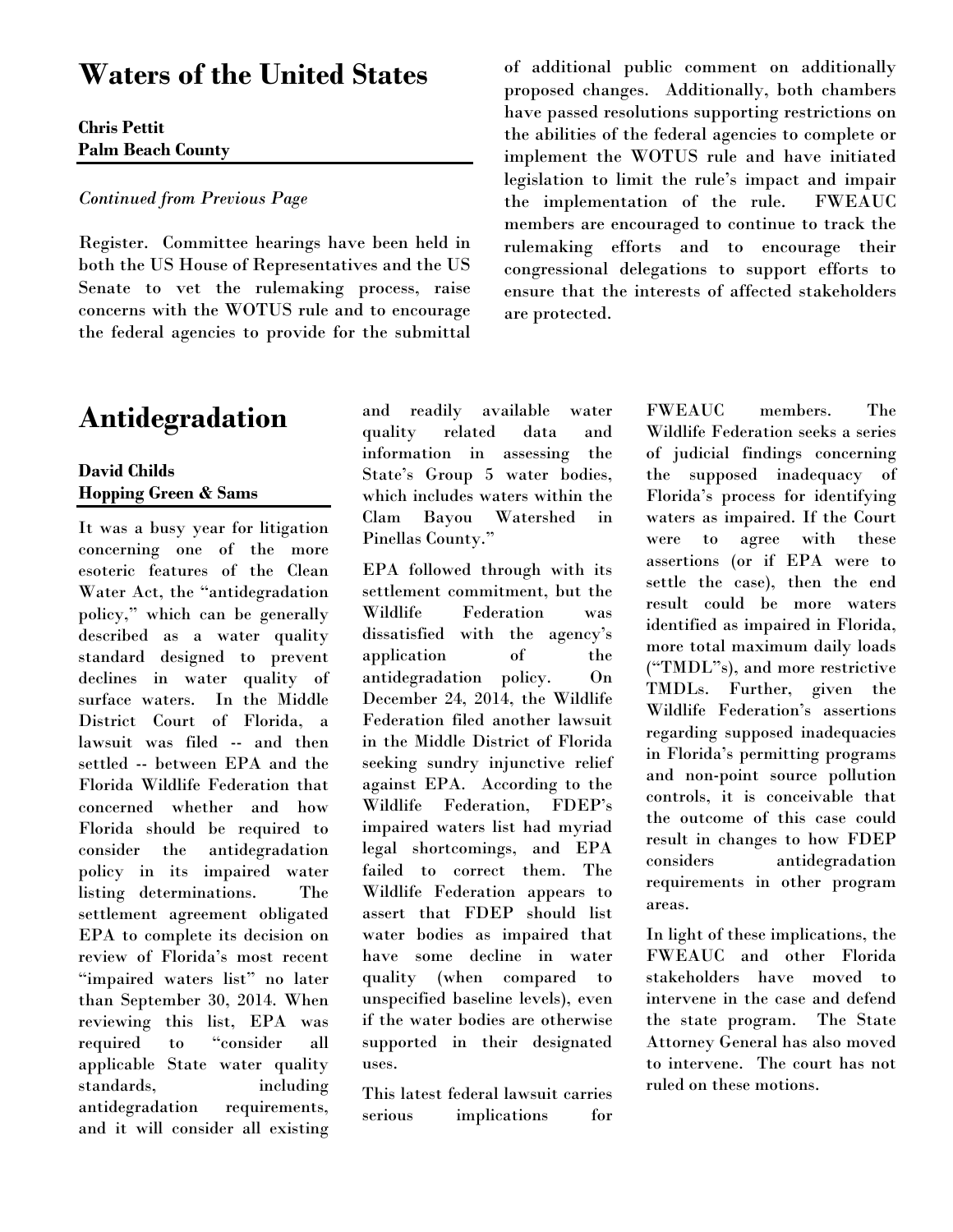## **Water Quality Criteria for Fecal Indicator Bacteria**

#### **David Childs Hopping Green & Sams**

Over the past year, FDEP has worked to update its bacteriological criteria, the impaired waters listing process, and a proposed streamlined method for implementing bacteriological TMDLs. FWEAUC representatives and FDEP met several times to discuss this rule development. FWEAUC representatives expressed concerns that FDEP's draft proposal included a "guilty until proven innocent" approach to implementing the bacteriological TMDL, whereby a finding of a fecal impairment would trigger mandatory (and potentially resource-intensive) duties for Florida domestic wastewater utilities even without a finding that the utilities were causing or contributing to the impairment. Given the acknowledged scientific limitations of the updated criteria as well as the other potential sources of anthropogenic fecal loadings (e.g. septic tanks, stormwater runoff), the FWEAUC determined that the FDEP's initial approach could lead to extensive utility efforts that would not improve the environment.

The FWEAUC, however, also recognized that the existing fecal indicator criteria and TMDL implementation methods suffered from significant shortcomings as well. Namely, the existing criteria were based on outdated science and the implementation thereof had forced some utilities to try to prove a negative, i.e., that the utility was not the cause of a particular fecal impairment. These demonstrations proved difficult, and some utilities felt as if they were on a bureaucratic treadmill. FDEP also recognized the scientific and practical shortcomings of its current fecal indicator bacteria criteria and TMDL process. In fact, a goal of the FDEP process was to correct these regulatory shortcomings and facilitate improvements to the water resources. FWEAUC members have expressed their appreciation for FDEP's efforts to try to remedy the existing program and achieve environmental benefits as utilities and FDEP worked together to bridge differences over possible solutions.

After significant discussions with FDEP, the FWEAUC's BAC-TMDL Issue Leaders, Ted McKim and Ed Cordova, worked with legal counsel to develop a position paper. This paper recommends an alternative approach. Rather than obligating Florida's utilities to implement an onerous, one-size-fits-all TMDL implementation plan upon an impairment determination, the FWEAUC recommends an optional "best management practices" rule. In accordance with Section 403.067(7), Florida Statutes, a utility's voluntary implementation of certain recognized best practices would result in "a presumption of compliance with state water quality standards," and additional measures would be unnecessary. This alternative approach is intended to address the shortcomings associated with the existing TMDL process and avoid the significant unintended consequences associated with FDEP's initial proposal. We are hopeful that in the coming year, the FWEAUC and FDEP will implement an approach that will protect Florida surface waters.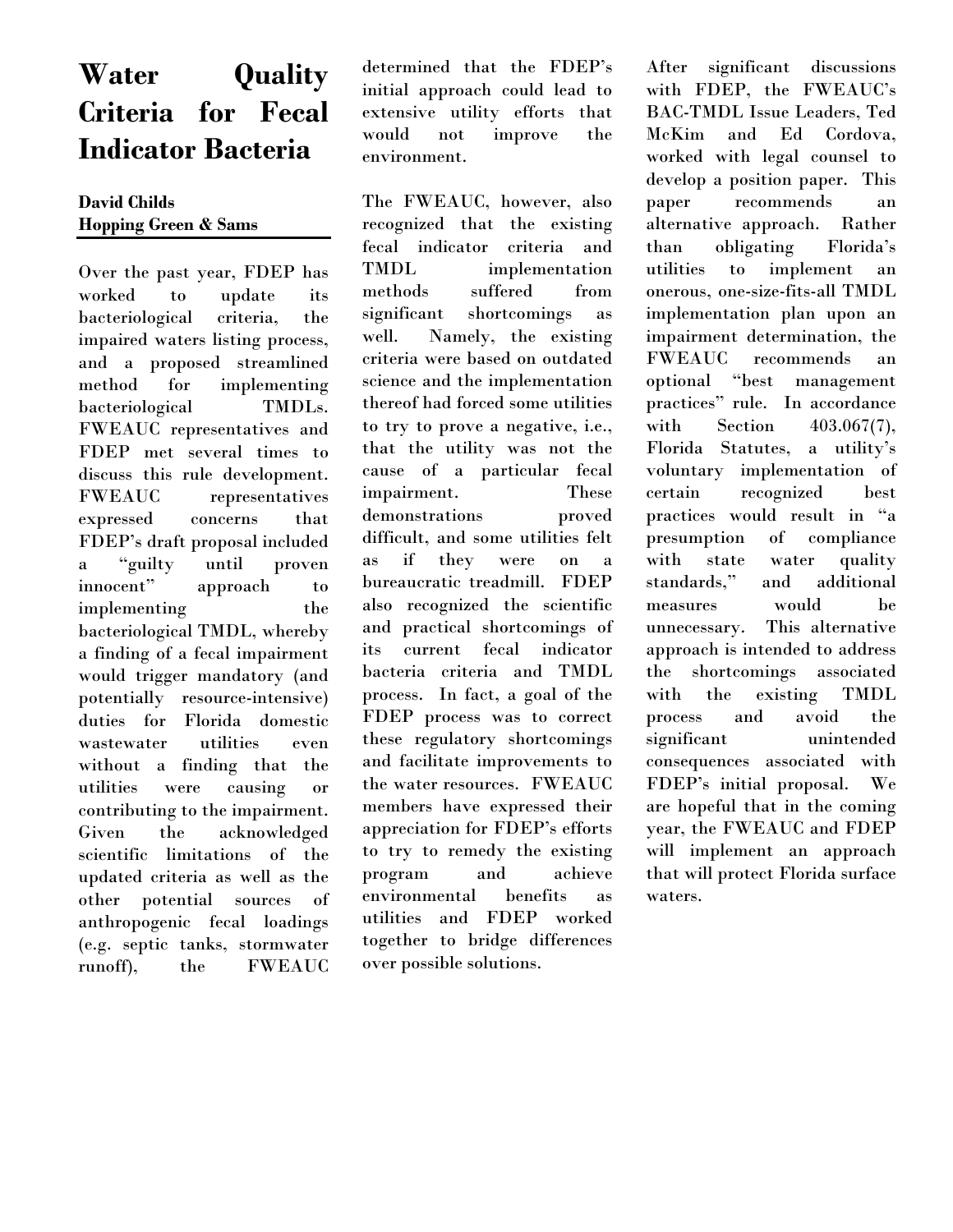## **Reclaimed Water**

#### **Ted McKim**

| Reedy           | Creek | <b>Improvement</b> |
|-----------------|-------|--------------------|
| <b>District</b> |       |                    |

Last year (2014) the Florida Legislature passed Senate Bill 536, which tasked the FDEP with conducting a study and generating a report to determine the best ways to expand the use of reclaimed water, stormwater and excess surface waters within our state. The study team is comprised of representatives of FDEP, FDOT, DACS and the five water management districts. Mr. Rick Nevulis of SFWMD heads the reclaimed water team.

FDEP has held a series of workshops and teleconferences throughout the state to gain stakeholder input as well as conducted a survey of key stakeholders attempting to identify the impediments to expanding and optimizing the use of reclaimed water. Response to the survey was high. Not

## **2015 Legislative Session**

#### **David Childs Hopping Green & Sams, P.A.**

The 2015 Legislative Session promised to be the "year of water," as the House and Senate tackled numerous water quality and water policy issues. As of the writing of this summary, however, passage of any substantive water policy appears highly unlikely. The House adjourned three days early and left the Senate with a "take it or leave it" proposition for two potential water bills, HB 7003 and HB 653. The Senate chose the "leave it" option and instead passed their own water bill, SB 918. With that action, it seems highly unlikely that

surprisingly, the survey results found that the major impediments to expanding the use of reclaimed water are funding and storage. The former is rather obvious and hopefully this study will lay a foundation for increased funding opportunities provided to suppliers thru FDEP and/or water management district grants and matching contributions. The latter impediment, adequate storage, has many possible solutions but is particularly germane to our state and its unique climate.

Florida's wet and dry seasonal climate cycles are usually out of phase with the demands for reclaimed water. When it rains, we have excess reclaimed water and lowered demands for the product; and when it's dry, we have increased demands for reclaimed water and lower supplies available. The obvious solution is to store the excess water in the wet weather periods and withdraw the stored volume when it's dry. The storage can

take many forms, but the most desirable are usually aquifer storage and recovery systems or large surface water reservoirs. Both have advantages and disadvantages, and can be location specific, dependent on local conditions and circumstances. Because Florida's seasonal rainfall and dry weather patterns can cover over 90 days of duration, the storage volumes needed to match supply and demand can be significant. For medium and large reclaimed water providers, the necessary storage volumes can be in the hundreds of millions to billions of gallons.

The FWEAUC is continuing to follow and participate in this study, and has and will continue to provide insight to the study team. A draft of the study is expected to be available for public comment by the summer of 2015 and the final document is expected to be complete by December 2015.

water policy will be part of the special session that will be convened before July 2015.

Accordingly, several concepts addressed in this year's water legislation will have to wait until next year. These concepts include septic tank remediation plans in springs areas, water management district annual funding plans, new basin management action plan requirements to list and prioritize projects, district work plan requirements, reclassification for potable water supplies, Lake Okeechobee / Northern Everglades restoration, competing consumptive use permit applicants, and MFL/TMDL progress reporting requirements. Also, FDEP's reuse study will complete this year and could include additional legislative recommendations. Stay tuned for 2016.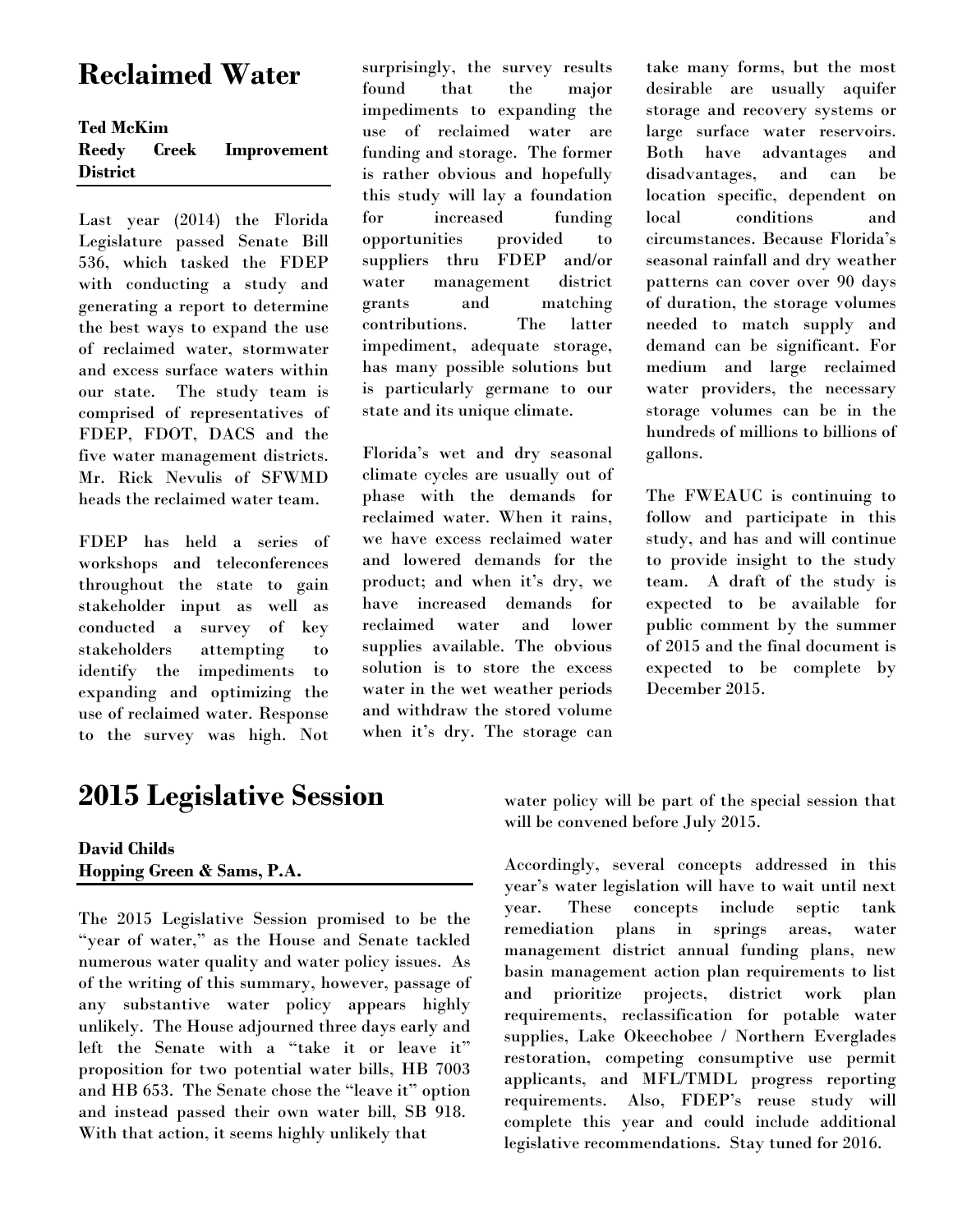## 2015 Annual Meeting Notes